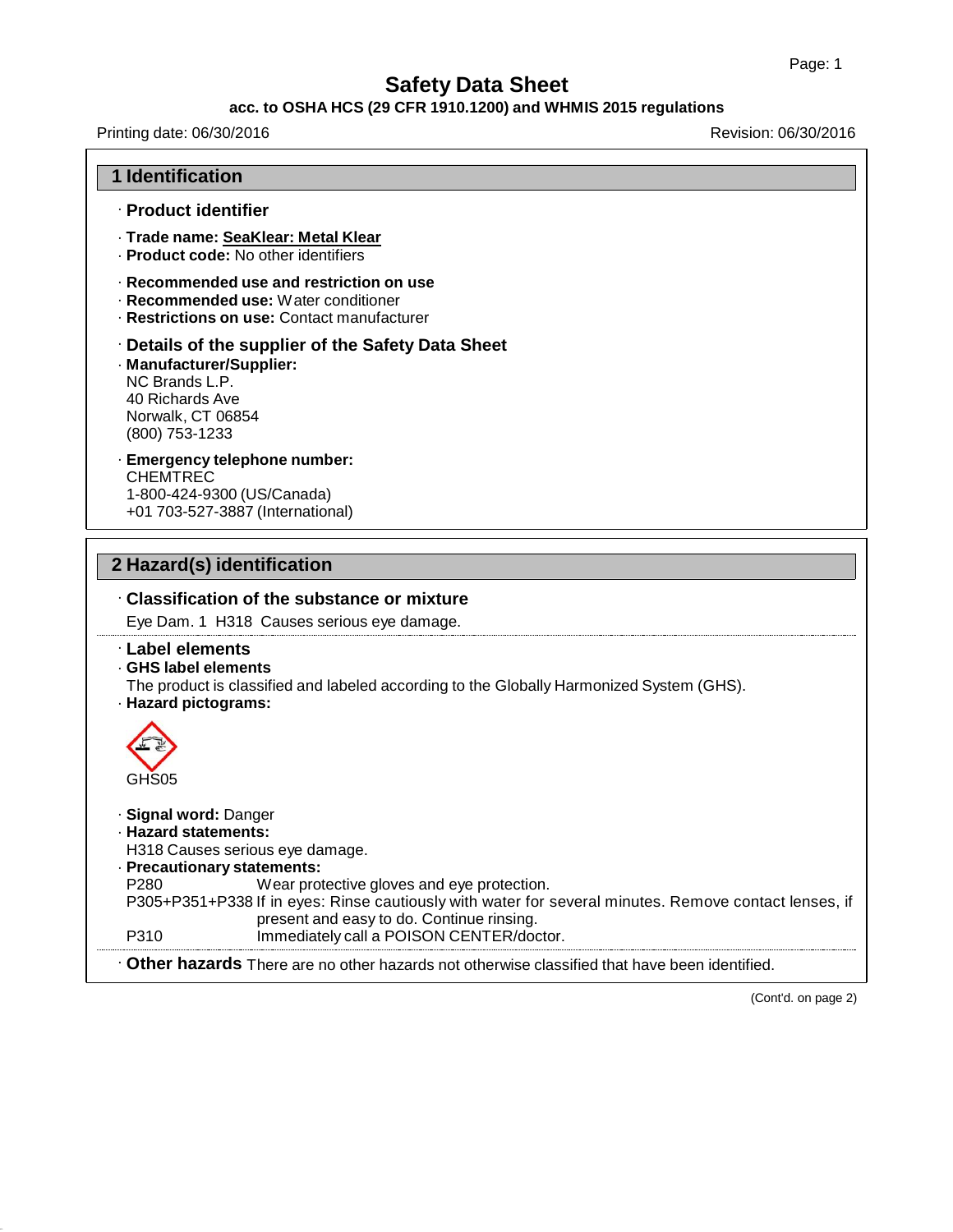#### **acc. to OSHA HCS (29 CFR 1910.1200) and WHMIS 2015 regulations**

## Printing date: 06/30/2016 **Revision: 06/30/2016** Revision: 06/30/2016

## **Trade name: SeaKlear: Metal Klear**

(Cont'd. of page 1)

| · Chemical characterization: Mixtures                                                                       |        |
|-------------------------------------------------------------------------------------------------------------|--------|
| Components:                                                                                                 |        |
| 64-02-8 tetrasodium ethylenediaminetetraacetate                                                             | 10-20% |
| $\diamondsuit$ Eye Dam. 1, H318                                                                             |        |
| Acute Tox. 4, H302; Acute Tox. 4, H332                                                                      |        |
| · Additional information:                                                                                   |        |
| For the listed ingredient(s), the identity and/or exact percentage(s) are being withheld as a trade secret. |        |
| For the wording of the listed Hazard Statements refer to section 16.                                        |        |
| <b>4 First-aid measures</b>                                                                                 |        |
|                                                                                                             |        |
| · Description of first aid measures                                                                         |        |
| · General information: No special measures required.                                                        |        |
| · After inhalation:                                                                                         |        |
| Unlikely route of exposure.                                                                                 |        |
| Supply fresh air; consult doctor in case of complaints.                                                     |        |
| · After skin contact:                                                                                       |        |
| Immediately rinse with water.                                                                               |        |
| If skin irritation is experienced, consult a doctor.                                                        |        |
| - After eye contact:                                                                                        |        |
| Protect unharmed eye.                                                                                       |        |
| Remove contact lenses if worn, if possible.                                                                 |        |
| Rinse opened eye for several minutes under running water. Then consult a doctor.                            |        |
| - After swallowing:                                                                                         |        |
| Rinse out mouth and then drink plenty of water.                                                             |        |
| Do not induce vomiting; immediately call for medical help.                                                  |        |
| · Most important symptoms and effects, both acute and delayed:                                              |        |
| Slight irritant effect on skin and mucous membranes.                                                        |        |
| Strong irritant with the danger of severe eye injury.                                                       |        |
| Nausea in case of ingestion.                                                                                |        |
| Gastric or intestinal disorders when ingested.                                                              |        |
| Danger:                                                                                                     |        |
| Causes serious eye damage.                                                                                  |        |
| May be harmful if swallowed.                                                                                |        |
| May be harmful if inhaled.                                                                                  |        |
| · Indication of any immediate medical attention and special treatment needed:                               |        |
| Medical supervision for at least 48 hours.                                                                  |        |
|                                                                                                             |        |
| <b>5 Fire-fighting measures</b>                                                                             |        |

· **Extinguishing media** · **Suitable extinguishing agents:**

The product is not flammable.

Use fire fighting measures that suit the environment.

(Cont'd. on page 3)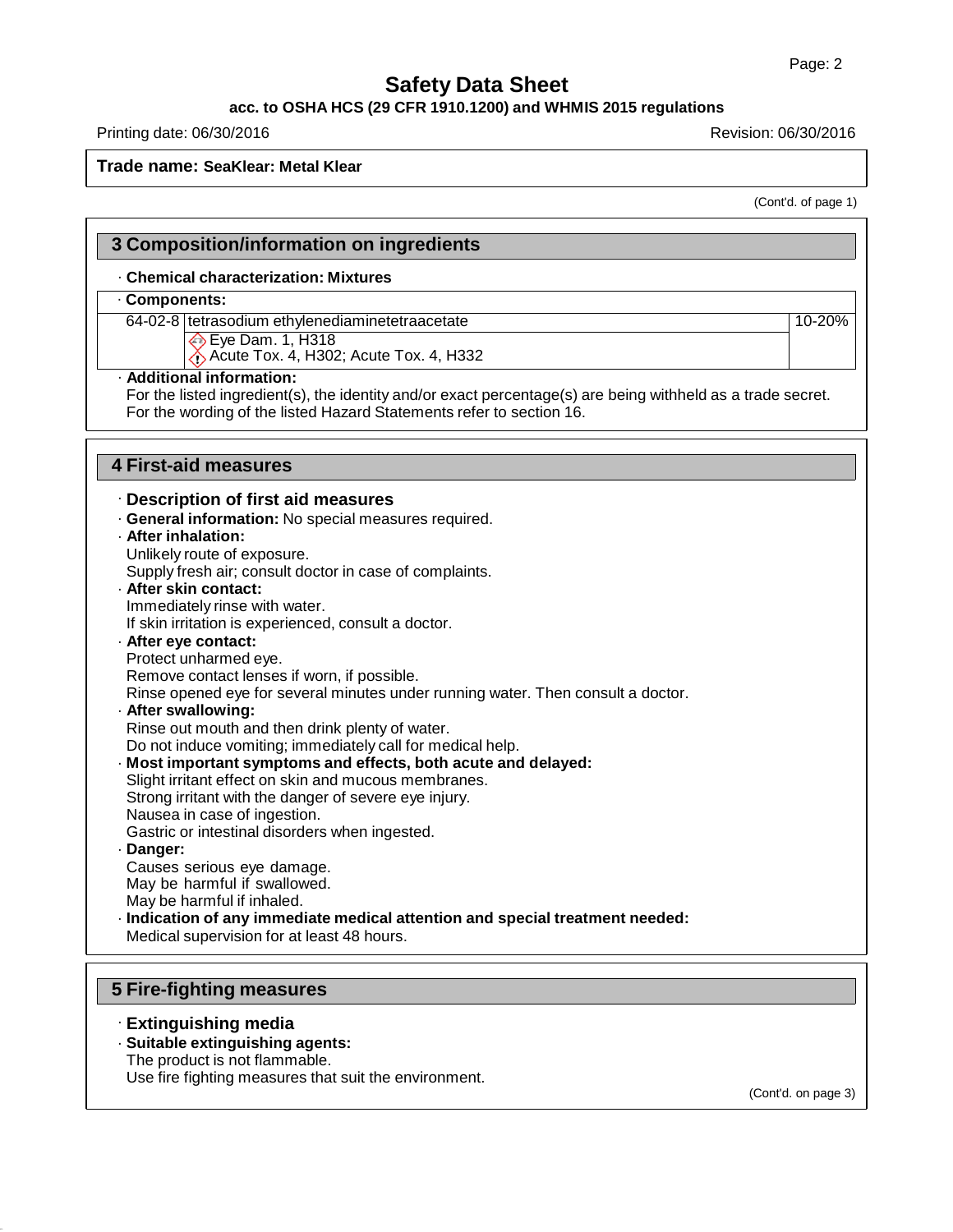#### **acc. to OSHA HCS (29 CFR 1910.1200) and WHMIS 2015 regulations**

Printing date: 06/30/2016 Revision: 06/30/2016

**Trade name: SeaKlear: Metal Klear**

(Cont'd. of page 2)

· **For safety reasons unsuitable extinguishing agents:** None.

· **Special hazards arising from the substance or mixture** Formation of toxic gases is possible during heating or in case of fire.

- · **Advice for firefighters**
- · **Protective equipment:**

Wear self-contained respiratory protective device. Wear fully protective suit.

## **6 Accidental release measures**

· **Personal precautions, protective equipment and emergency procedures:** Ensure adequate ventilation.

Use personal protective equipment as required.

- · **Environmental precautions:** Do not allow undiluted product or large quantities of it to reach ground water, water course or sewage system.
- · **Methods and material for containment and cleaning up:**

Absorb with liquid-binding material (sand, diatomite, acid binders, universal binders, sawdust). Send for recovery or disposal in suitable receptacles.

· **Reference to other sections:** See Section 7 for information on safe handling. See Section 8 for information on personal protection equipment. See Section 13 for disposal information.

## **7 Handling and storage**

#### · **Handling**

- · **Precautions for safe handling:**
- Use only in well ventilated areas.

Avoid splashes or spray in enclosed areas.

- · **Information about protection against explosions and fires:**
- Keep respiratory protective device available.
- · **Conditions for safe storage, including any incompatibilities**
- · **Storage**

· **Requirements to be met by storerooms and receptacles:** No special requirements.

- · **Information about storage in one common storage facility:** Store away from foodstuffs.
- Do not store together with acids.

· **Further information about storage conditions:** Keep containers tightly sealed.

· **Specific end use(s):** No relevant information available.

(Cont'd. on page 4)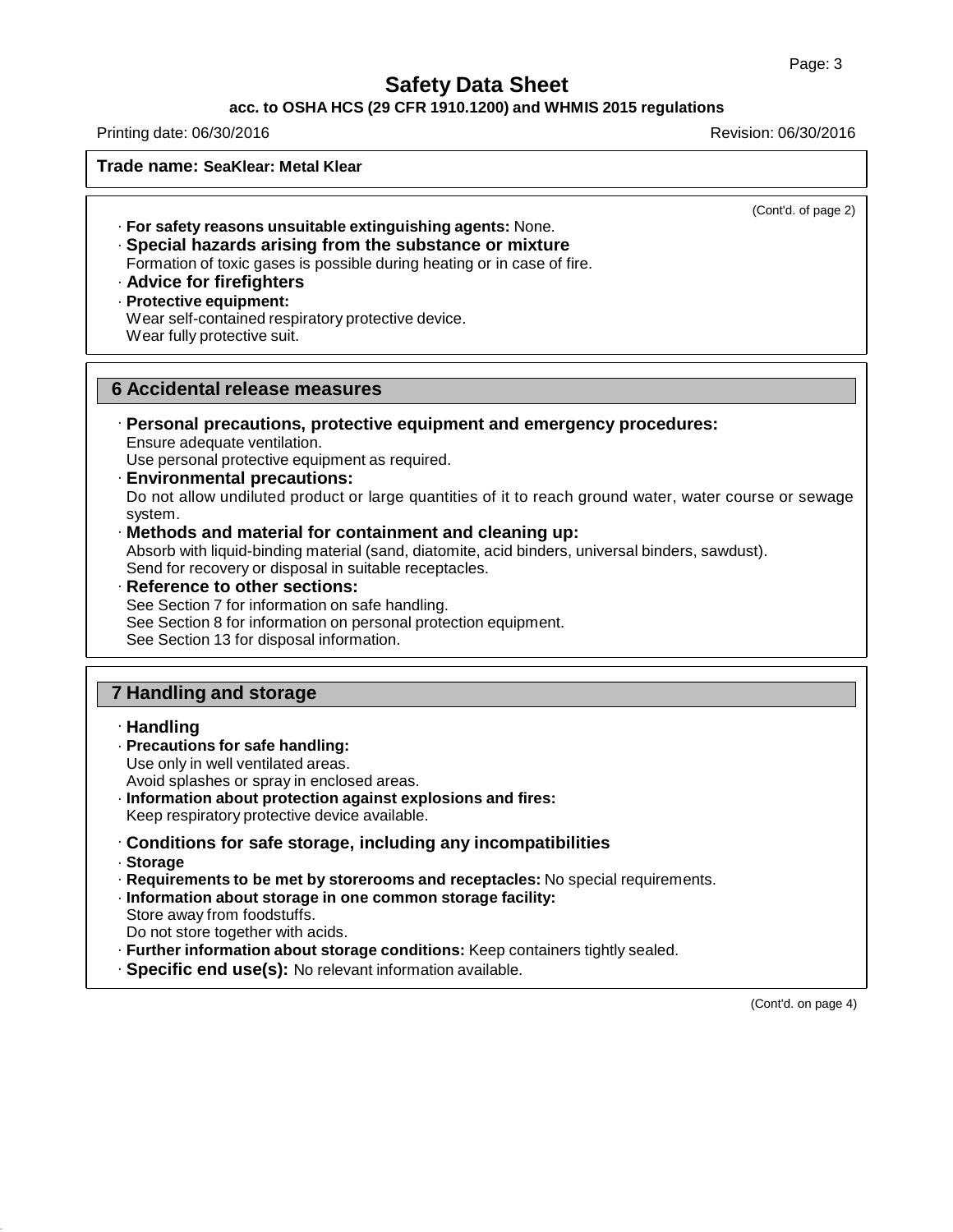#### **acc. to OSHA HCS (29 CFR 1910.1200) and WHMIS 2015 regulations**

Printing date: 06/30/2016 Revision: 06/30/2016

**Trade name: SeaKlear: Metal Klear**

(Cont'd. of page 3)

|                                               | 8 Exposure controls/personal protection                                                                                                                                                                                                                                                                                                                                                                                                                               |
|-----------------------------------------------|-----------------------------------------------------------------------------------------------------------------------------------------------------------------------------------------------------------------------------------------------------------------------------------------------------------------------------------------------------------------------------------------------------------------------------------------------------------------------|
| Control parameters                            |                                                                                                                                                                                                                                                                                                                                                                                                                                                                       |
|                                               | Components with limit values that require monitoring at the workplace:                                                                                                                                                                                                                                                                                                                                                                                                |
| 1310-73-2 sodium hydroxide                    |                                                                                                                                                                                                                                                                                                                                                                                                                                                                       |
| PEL (USA)                                     | Long-term value: 2 mg/m <sup>3</sup>                                                                                                                                                                                                                                                                                                                                                                                                                                  |
| REL (USA)                                     | Ceiling limit value: 2 mg/m <sup>3</sup>                                                                                                                                                                                                                                                                                                                                                                                                                              |
| TLV (USA)                                     | Ceiling limit value: 2 mg/m <sup>3</sup>                                                                                                                                                                                                                                                                                                                                                                                                                              |
| EL (Canada)                                   | Ceiling limit value: 2 mg/m <sup>3</sup>                                                                                                                                                                                                                                                                                                                                                                                                                              |
| EV (Canada)                                   | Ceiling limit value: 2 mg/m <sup>3</sup>                                                                                                                                                                                                                                                                                                                                                                                                                              |
| LMPE (Mexico)                                 | Ceiling limit value: 2 mg/m <sup>3</sup>                                                                                                                                                                                                                                                                                                                                                                                                                              |
| · Exposure controls<br>· Protection of hands: | · Personal protective equipment:<br>· General protective and hygienic measures:<br>The usual precautionary measures for handling chemicals should be followed.<br>Keep away from foodstuffs, beverages and feed.<br>Wash hands before breaks and at the end of work.<br>Avoid contact with the eyes and skin.<br>Engineering controls: No relevant information available.<br>· Breathing equipment: Not required under normal conditions of use.<br>Protective gloves |
| · Eye protection:                             |                                                                                                                                                                                                                                                                                                                                                                                                                                                                       |
| Safety glasses<br>· Body protection:          | Follow relevant national guidelines concerning the use of protective eyewear.<br>Not required under normal conditions of use.<br>Protection may be required for spills.<br>· Limitation and supervision of exposure into the environment<br>Dispose of contents/container in accordance with local/regional/national/international regulations.<br>· Risk management measures See Section 7 for additional information.                                               |
| · Appearance:<br>Form:                        | 9 Physical and chemical properties<br>· Information on basic physical and chemical properties<br>Liquid                                                                                                                                                                                                                                                                                                                                                               |
| Color:                                        | Colorless                                                                                                                                                                                                                                                                                                                                                                                                                                                             |
|                                               | (Cont'd. on page 5)                                                                                                                                                                                                                                                                                                                                                                                                                                                   |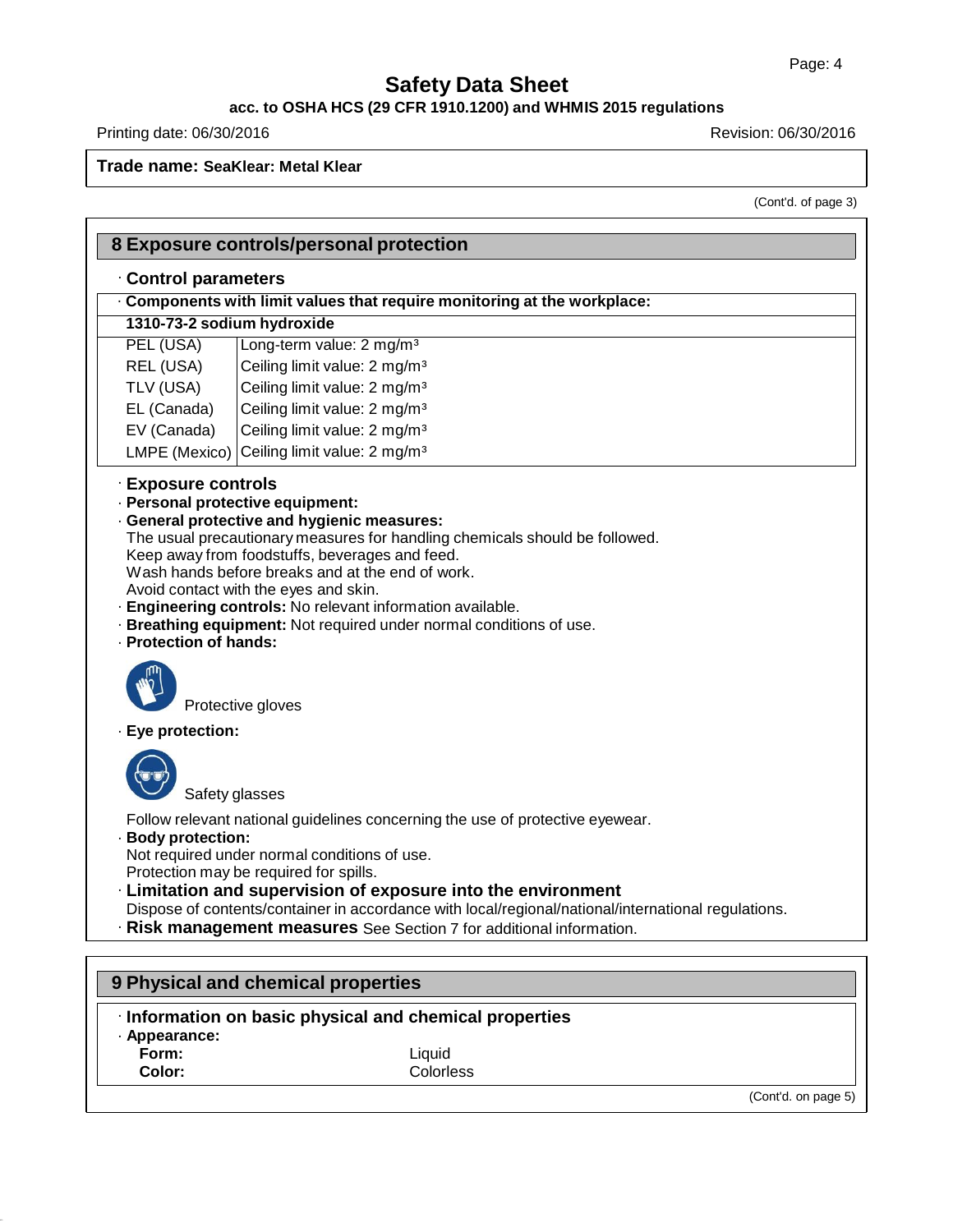# **acc. to OSHA HCS (29 CFR 1910.1200) and WHMIS 2015 regulations**

Printing date: 06/30/2016 **Revision: 06/30/2016** Revision: 06/30/2016

# **Trade name: SeaKlear: Metal Klear**

|                                                            | (Cont'd. of page 4)                           |
|------------------------------------------------------------|-----------------------------------------------|
| · Odor:                                                    | Odorless                                      |
| · Odor threshold:                                          | Not determined.                               |
| $\cdot$ pH-value at 20 °C (68 °F):                         | $10.5 - 12.5$                                 |
| · Melting point/Melting range:                             | Not determined.                               |
| · Boiling point/Boiling range:                             | 100 °C (212 °F)                               |
| · Flash point:                                             | Not applicable.                               |
| · Flammability (solid, gaseous):                           | Not applicable.                               |
| · Auto-ignition temperature:                               | Not determined.                               |
| · Decomposition temperature:                               | Not determined.                               |
| · Danger of explosion:                                     | Product does not present an explosion hazard. |
| <b>· Explosion limits</b>                                  |                                               |
| Lower:                                                     | Not determined.                               |
| Upper:                                                     | Not determined.                               |
| · Oxidizing properties:                                    | Not determined.                               |
| · Vapor pressure:                                          | Not determined.                               |
| · Density:                                                 |                                               |
| <b>Relative density:</b>                                   | Not determined.                               |
| Vapor density:                                             | Not determined.                               |
| <b>Evaporation rate:</b>                                   | Not determined.                               |
| · Solubility in / Miscibility with                         |                                               |
| Water:                                                     | Fully miscible.                               |
| · Partition coefficient (n-octanol/water): Not determined. |                                               |
| · Viscosity                                                |                                               |
| Dynamic:                                                   | Not determined.                               |
| Kinematic:                                                 | Not determined.                               |
| <b>Other information</b>                                   | No relevant information available.            |

# **10 Stability and reactivity**

- · **Reactivity:** No relevant information available.
- · **Chemical stability:** Stable under normal temperatures and pressures.
- · **Thermal decomposition / conditions to be avoided:**
- No decomposition if used and stored according to specifications.
- · **Possibility of hazardous reactions:** Strong exothermic reaction with acids.
- Reacts with strong oxidizing agents.
- Toxic fumes may be released if heated above the decomposition point.
- · **Conditions to avoid:** Avoid acids.
- · **Incompatible materials:** Strong acids

(Cont'd. on page 6)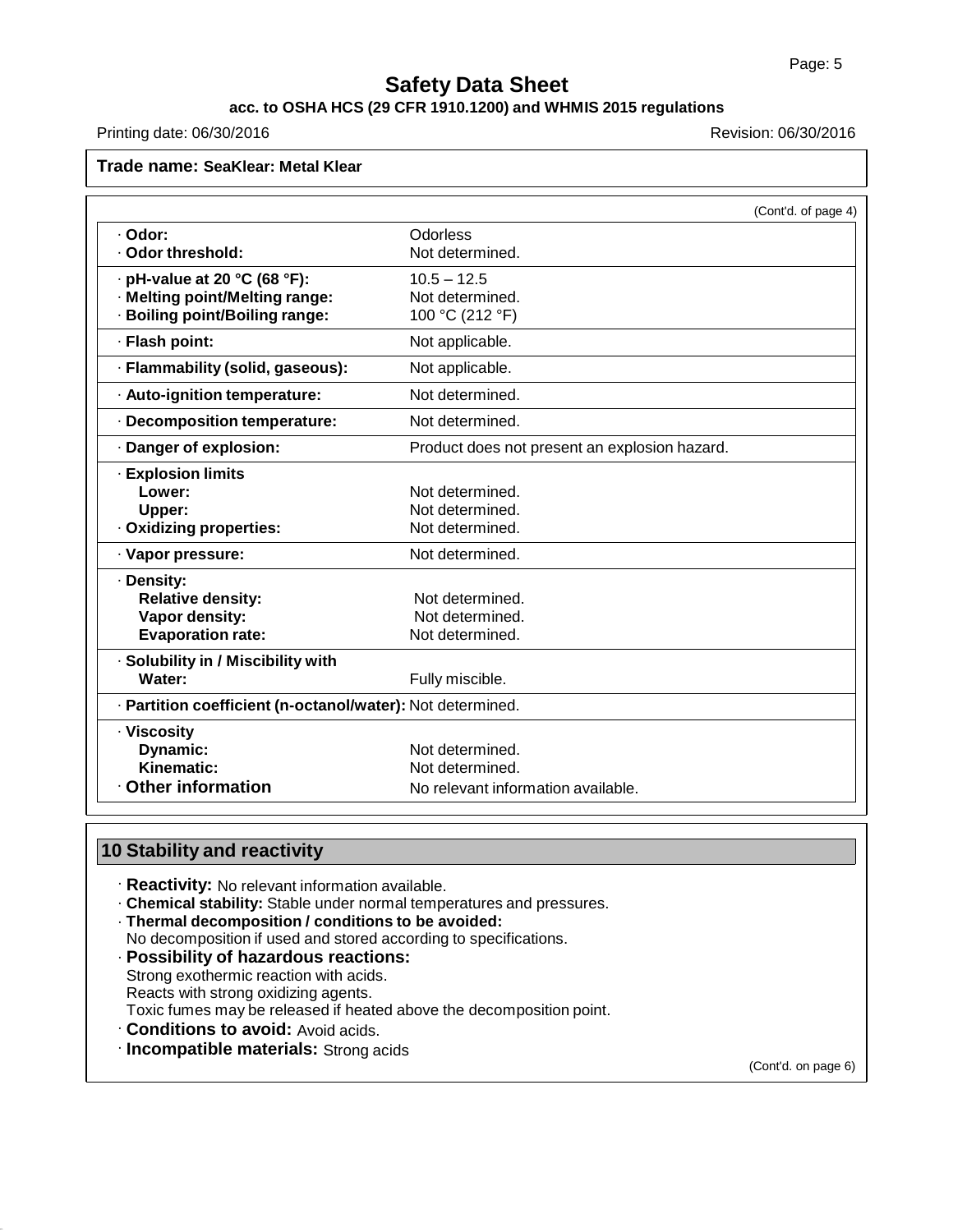#### **acc. to OSHA HCS (29 CFR 1910.1200) and WHMIS 2015 regulations**

Printing date: 06/30/2016 Revision: 06/30/2016

**Trade name: SeaKlear: Metal Klear**

(Cont'd. of page 5)

#### · **Hazardous decomposition products:**

Under fire conditions only: Carbon monoxide and carbon dioxide Nitrogen oxides (NOx)

## **11 Toxicological information**

- · **Information on toxicological effects**
- · **Acute toxicity:**
- · **LD/LC50 values that are relevant for classification:** None.
- · **Primary irritant effect:**
- · **On the skin:** Slight irritant effect on skin and mucous membranes.
- · **On the eye:** Strong irritant with the danger of severe eye injury.
- · **Sensitization:** Based on available data, the classification criteria are not met.
- · **IARC (International Agency for Research on Cancer):**

None of the ingredients are listed.

#### · **NTP (National Toxicology Program):**

None of the ingredients are listed.

#### · **OSHA-Ca (Occupational Safety & Health Administration):**

None of the ingredients are listed.

- · **Probable route(s) of exposure:**
- Ingestion.
- Eye contact.
- Skin contact. · **Acute effects (acute toxicity, irritation and corrosivity):**
- Causes serious eye damage.

May be harmful if swallowed.

- May be harmful if inhaled.
- Causes mild skin irritation.
- · **Repeated dose toxicity:** No relevant information available.
- · **CMR effects (carcinogenity, mutagenicity and toxicity for reproduction)**
- · **Germ cell mutagenicity:** Based on available data, the classification criteria are not met.
- · **Carcinogenicity:** Based on available data, the classification criteria are not met.
- · **Reproductive toxicity:** Based on available data, the classification criteria are not met.
- · **STOT-single exposure:** Based on available data, the classification criteria are not met.
- · **STOT-repeated exposure:** Based on available data, the classification criteria are not met.
- · **Aspiration hazard:** Based on available data, the classification criteria are not met.

## **12 Ecological information**

- · **Toxicity**
- · **Aquatic toxicity** No relevant information available.
- · **Persistence and degradability** No relevant information available.
- · **Bioaccumulative potential:** No relevant information available.

(Cont'd. on page 7)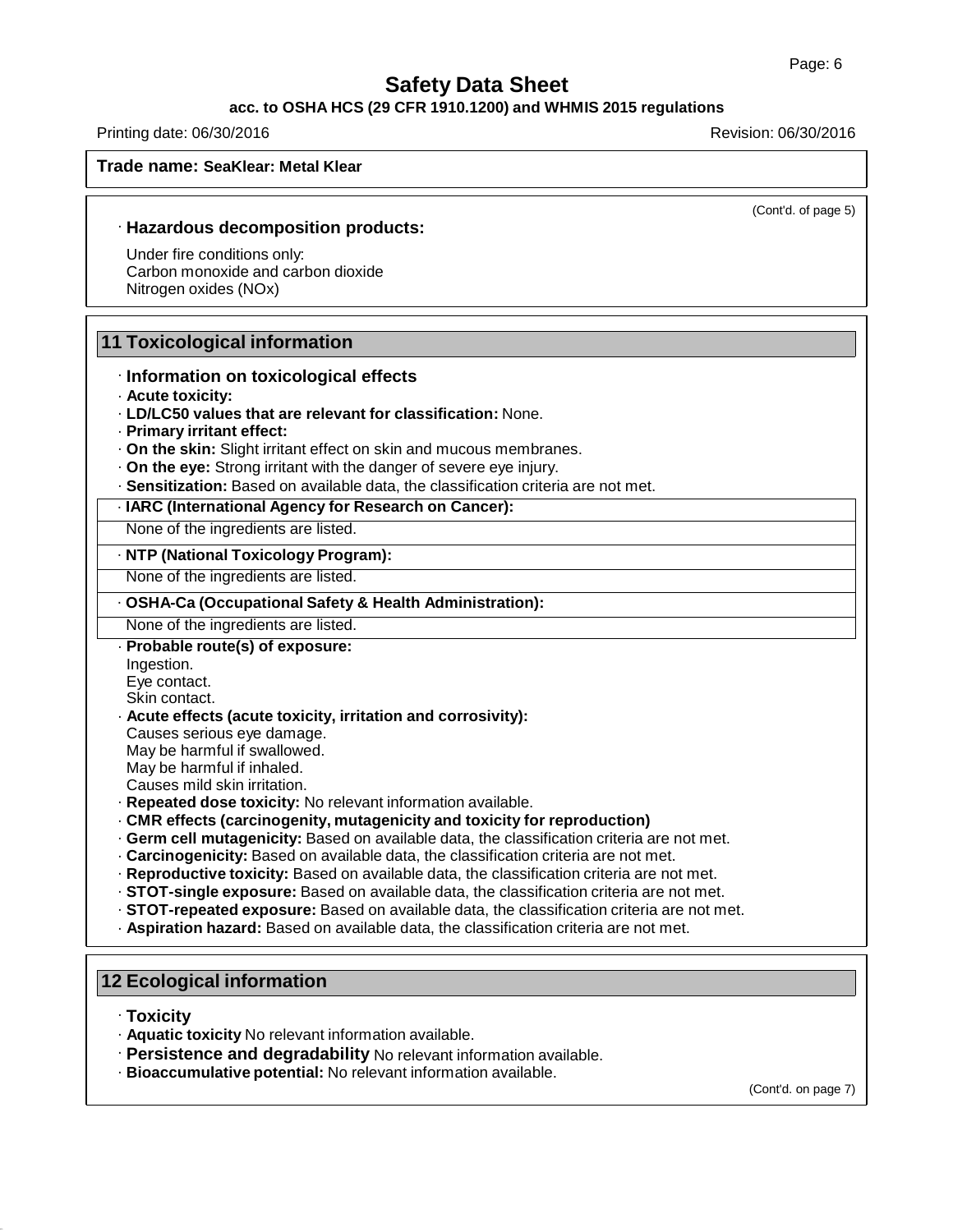## **acc. to OSHA HCS (29 CFR 1910.1200) and WHMIS 2015 regulations**

#### Printing date: 06/30/2016 Revision: 06/30/2016

## **Trade name: SeaKlear: Metal Klear**

(Cont'd. of page 6)

· **Mobility in soil:** No relevant information available.

## · **Additional ecological information**

· **General notes:**

Do not allow undiluted product or large quantities of it to reach ground water, water course or sewage system.

Rinse off of bigger amounts into drains or the aquatic environment may lead to increased pH-values. A high pH-value harms aquatic organisms. In the dilution of the use-level the pH-value is considerably reduced, so that after the use of the product the aqueous waste, emptied into drains, is only low waterdangerous.

## · **Results of PBT and vPvB assessment**

- · **PBT:** Not applicable.
- · **vPvB:** Not applicable.
- · **Other adverse effects:** No relevant information available.

## **13 Disposal considerations**

### · **Waste treatment methods**

· **Recommendation:**

Smaller quantities can be disposed of with household waste.

The user of this material has the responsibility to dispose of unused material, residues and containers in compliance with all relevant local, state and federal laws and regulations regarding treatment, storage and disposal for hazardous and nonhazardous wastes.

## · **Uncleaned packagings**

· **Recommendation:** Disposal must be made according to official regulations.

| <b>14 Transport information</b> |                 |                     |
|---------------------------------|-----------------|---------------------|
| · UN-Number                     |                 |                     |
| · DOT, ADR, IMDG, IATA          | Not regulated.  |                     |
| · UN proper shipping name       |                 |                     |
| · DOT, ADR, IMDG, IATA          | Not regulated.  |                     |
| · Transport hazard class(es)    |                 |                     |
| · DOT, ADR, IMDG, IATA          |                 |                     |
| · Class                         | Not regulated.  |                     |
| · Packing group                 |                 |                     |
| · DOT, ADR, IMDG, IATA          | Not regulated.  |                     |
| · Environmental hazards         |                 |                     |
| · Marine pollutant:             | N <sub>o</sub>  |                     |
| · Special precautions for user  | Not applicable. |                     |
|                                 |                 | (Cont'd. on page 8) |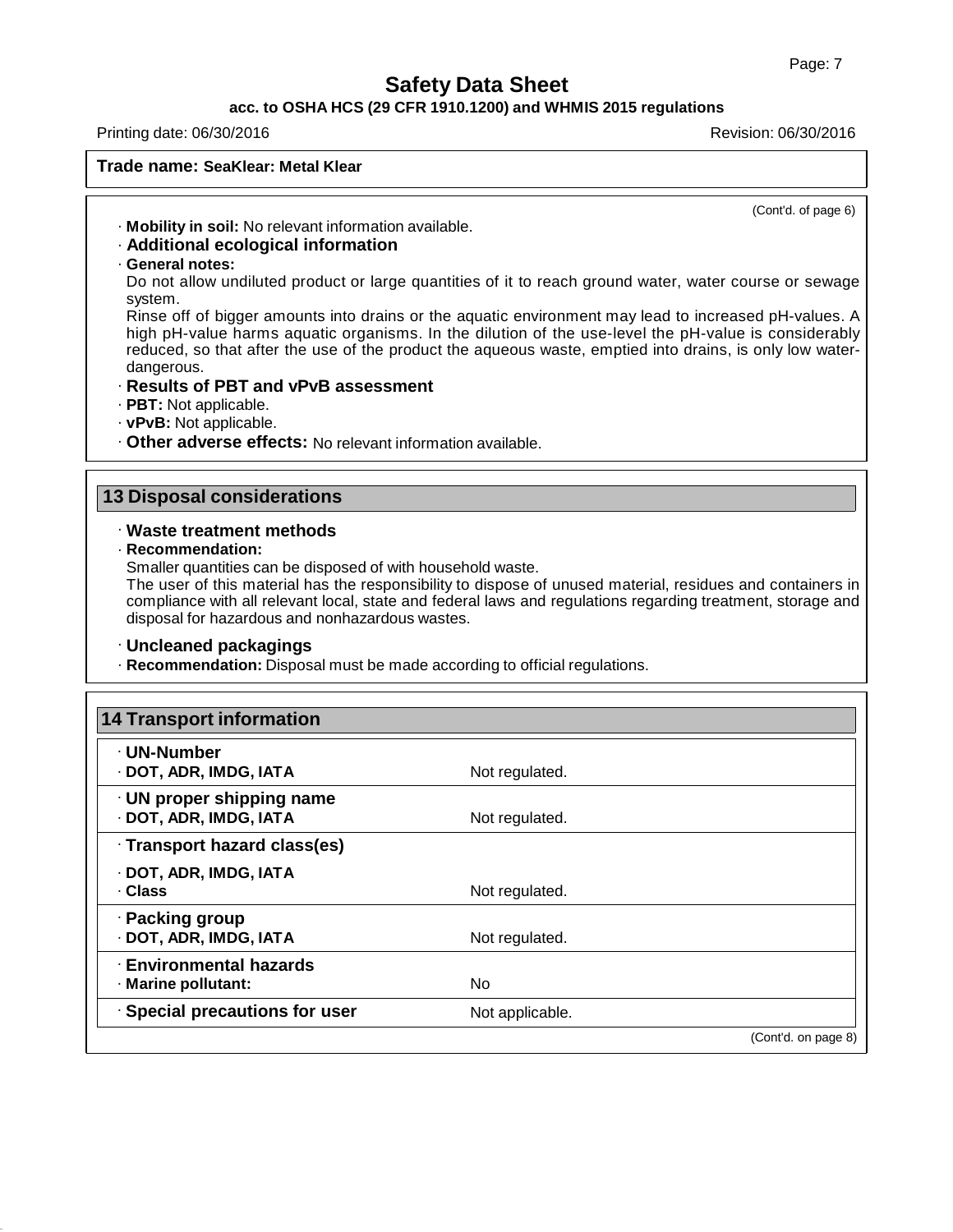# **acc. to OSHA HCS (29 CFR 1910.1200) and WHMIS 2015 regulations**

Printing date: 06/30/2016 **Revision: 06/30/2016** Revision: 06/30/2016

**Trade name: SeaKlear: Metal Klear**

(Cont'd. of page 7)

· **Transport in bulk according to Annex II of MARPOL73/78 and the IBC Code** Not applicable.

# **15 Regulatory information**

| · Safety, health and environmental regulations/legislation specific for the substance or<br>mixture<br>· United States (USA)<br>· SARA |
|----------------------------------------------------------------------------------------------------------------------------------------|
| · Section 302 (extremely hazardous substances):                                                                                        |
| None of the ingredients are listed.                                                                                                    |
| · Section 355 (extremely hazardous substances):                                                                                        |
| None of the ingredients are listed.                                                                                                    |
| · Section 313 (Specific toxic chemical listings):                                                                                      |
| None of the ingredients are listed.                                                                                                    |
| · TSCA (Toxic Substances Control Act)                                                                                                  |
| All ingredients are listed.                                                                                                            |
| - Proposition 65 (California)                                                                                                          |
| · Chemicals known to cause cancer:                                                                                                     |
| None of the ingredients are listed.                                                                                                    |
| Chemicals known to cause reproductive toxicity for females:                                                                            |
| None of the ingredients are listed.                                                                                                    |
| Chemicals known to cause reproductive toxicity for males:                                                                              |
| None of the ingredients are listed.                                                                                                    |
| . Chemicals known to cause developmental toxicity:                                                                                     |
| None of the ingredients are listed.                                                                                                    |
| · Carcinogenic categories                                                                                                              |
| · EPA (Environmental Protection Agency):                                                                                               |
| None of the ingredients are listed.                                                                                                    |
| · IARC (International Agency for Research on Cancer):                                                                                  |
| None of the ingredients are listed.                                                                                                    |
| · NIOSH-Ca (National Institute for Occupational Safety and Health):                                                                    |
| None of the ingredients are listed.                                                                                                    |
| · Canadian Domestic Substances List (DSL):                                                                                             |
| All ingredients are listed.                                                                                                            |
| · Chemical safety assessment: A Chemical Safety Assessment has not been carried out.                                                   |

(Cont'd. on page 9)